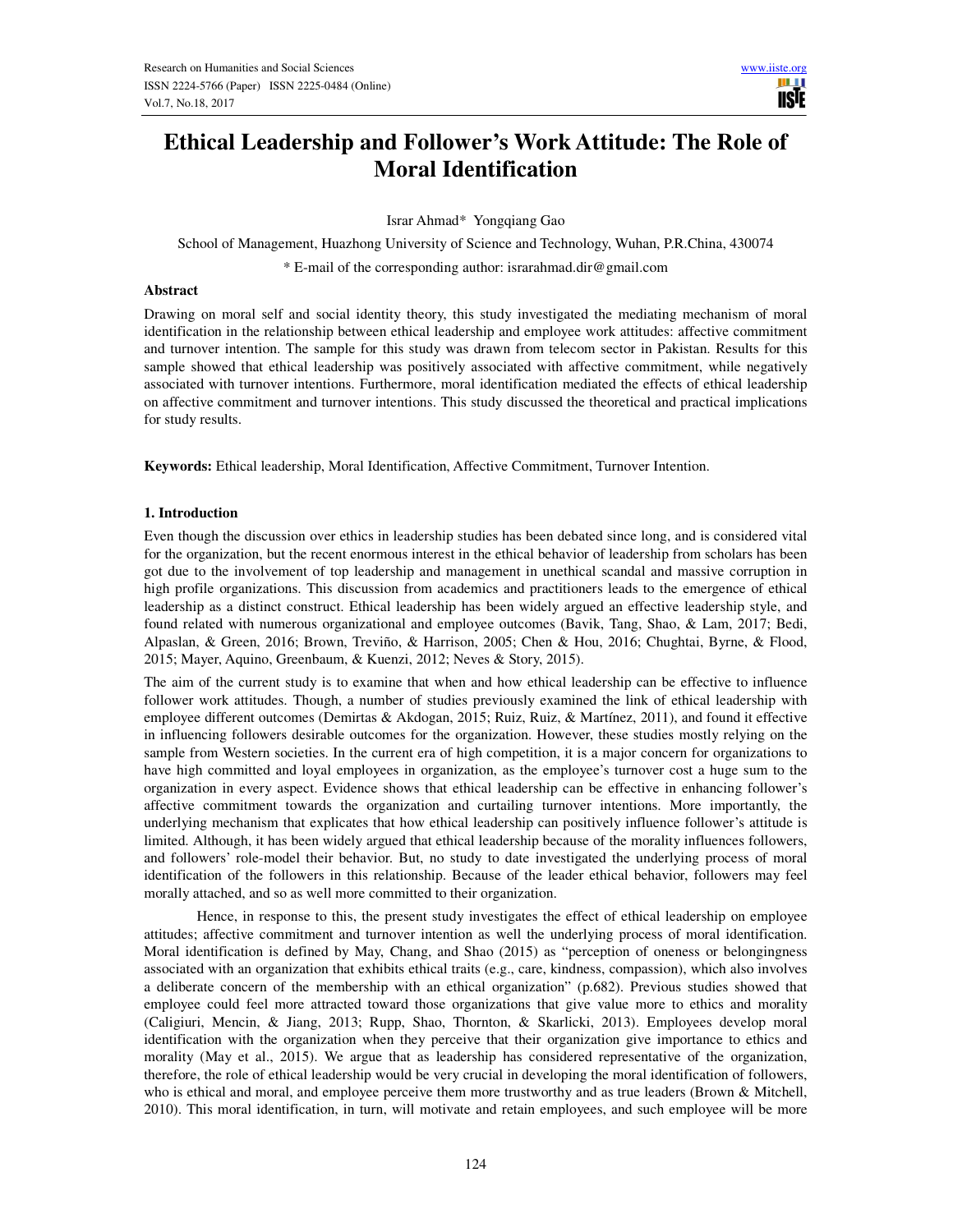committed towards organization (May et al., 2015). Further, previous studies argued the need to explore the effect of ethical leadership on moral identification (May et al., 2015).

 Thus, the main purpose of this study is to investigate the effect of ethical leadership on follower attitudes and the important underlying mechanism of moral identification in this relationship. The research proposition used data collected from employees working in the telecom sector in Pakistan.

## **2. Development of Hypotheses**

## **2.1 Ethical leadership and follower's Work Attitude**

**B**ased on social learning and social exchange perspectives, the ethical leadership was defined by Brown et al. (2005) as such " the demonstration of normatively appropriate conduct through personal actions and interpersonal relationships, and the promotion of such conduct to followers through two-way communication, reinforcement, and decision making." This definition was basically based on two vital components of ethical leadership: "moral person" and "moral manger". An ethical leader is honest, caring, truthful, trustworthy, people oriented and maintain ethical conduct in the organization through reward and punishment system (Brown & Mitchell, 2010; Hartog, 2015). Ethical leadership is found an effective leadership style for having influence over follower attitudes and behavior (Hartog, 2015), and is a distinct construct from similar leadership styles (Bedi et al., 2016; Mayer et al., 2012; Ng & Feldman, 2015).

Ethical leadership is contended to be effective in organization for the positive outcomes, including employee attitudes and behaviors. This study examined the effects of ethical leadership on two important employee outcomes: affective commitment and turnover intention. Affective commitment is a sub-dimension of organizational commitment, which refers to "an emotional or an affective attachment of employee toward their organization such that committed individual is involved in, identified with the organization and enjoy membership in the organization" (Allen & Meyer, 1990). Employees having affective organizational commitment tend to possess a strong sense of belongingness. There is a challenge of weakened employee attachments towards the organization in the rapidly changing workforce environment and strengthened affective organizational commitment has been widely recognized as one of the effective ways to deal with this challenge (Grant, Dutton, & Rosso, 2008; Li, Wu, Johnson, & Avey, 2017). Research shows that affective commitment is beneficial for the organization in the existence of strong relationship with employee performance, job satisfaction, OCB, turnover intention and others (Jaramillo, Mulki, & Marshall, 2005; Meyer, Stanley, Herscovitch, & Topolnytsky, 2002; N. P. Podsakoff, LePine, & LePine, 2007). Similarly, in the presence of ethical leader, followers feel more attach and loyal to their organization, as ethical leader treat them with fair and care about their well-being in their work (Chughtai et al., 2015; Demirtas & Akdogan, 2015), and thus, such follower would less likely to leave the organization.

Moreover, Scholars suggest that ethical leadership behavior enhances the positive relation of affective commitment with the organization (Hassan, Mahsud, Yukl, & Prussia, 2013; Loi, Lam, Ngo, & Cheong, 2015), and decrease employee turnover intentions (Demirtas & Akdogan, 2015). Thus, we can propose that:

*H1: Ethical leadership is positivity related with affective commitment.* 

*H2: Ethical leadership is negatively related to turnover intentions.* 

# **2.2 Ethical leadership and Moral Identification**

Previous studies suggest that people want to be affiliated with ethical organizations as they sense the attachment with such organization for supporting moral standards(May et al., 2015). When employees identify themselves with the organization based on morality they feel motivated and thus more loyal with the organization. Moral self and social identity are the theoretical basis for moral identification such that, an individual high in moral identity is more sensitive and reactive to ethical and moral issues, and thus, such individual is likely to be more sensitive to the organizational attributes (Burke, 2003). We argue that ethical leadership, because of its characteristics, would be more affective to enhance moral identification of the employees. Leaders are considered the agent and representative of the organization (Konovsky & Pugh, 1994), and so their intents and behaviors. An ethical leader is the one who always works with a good intent, and prefers others interests over personal interests. Hence, employees under ethical leader will highly morally identify with such organization. Furthermore, the characteristics such as caring, fair, helpful, honest and kind etc. are the basic characteristic of moral identification, while the ethical leader is widely accepted to have and promote such behaviors and attitudes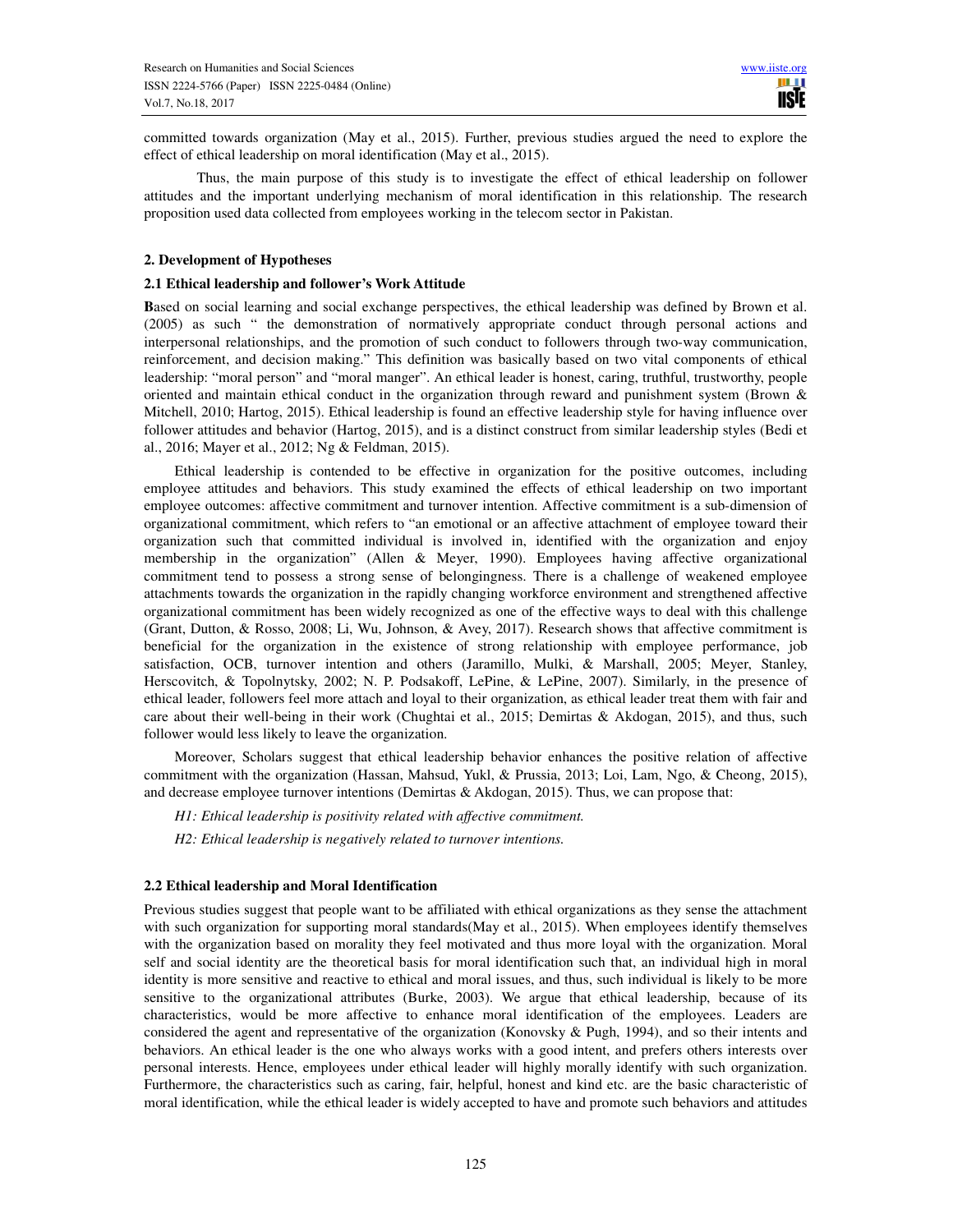in organization. Therefore, we can argue that ethical leadership will be positively related with moral identification.

## *H3: Ethical leadership is positivity related with moral identification*

## **2.3 Mediating Role of Moral Identification**

Drawing on the theory of moral self (Shao, Aquino, & Freeman, 2008) and social identity theory (Tajfel, 1978), this study proposes the mediating role of moral identification in the relationship between ethical leadership and two employee outcomes: affective commitment and turnover intentions. Previous empirical works show that those employees who experience identification with the organization will put more effort in work and would be highly motivated and committed to their work and organization (Smidts, Pruyn, & Van Riel, 2001; Walumbwa et al., 2011). We argue that when an individual made the identification with the organization based in the moral and ethical ground will be more committed to such organization. Therefore, such employee will have a more affective commitment with their organization.

 Similarly, moral identification would play a vital role in employee retention and will curtail their intention to leave the organization. As we argued that moral identification will serve as a motivational attribute for employees to remain the part of the organization. When an individual's perceive the organization attributes and values more favorable and distinct from other organizations, they form identification with that organization (Hogg & Terry, 2014), and such identification will trigger the sense of belongingness with the organization in them (May et al., 2015). Thus, those employees who morally identify themselves with the organization are less likely to leave the organization (May et al., 2015).

 Thus, with above literature support, we can argue that moral identification will play a mediating role in the relationship between ethical leadership and employee work attitudes; affective commitment and turnover intentions. Therefore, we can propose the following hypotheses such that:

*H4: Moral identification mediates the relationship between ethical leadership and affective commitment.* 

 *H5: Moral identification mediates the relationship between ethical leadership and turnover intention.* 

## **3. Method**

#### **3.1 Sample and Procedure**

We invited a total of 280 employees working in the telecom sector in Islamabad, Pakistan to participate in our study. Access to the participants was gained through human resource department of the concerned company. We provided a cover letter with questionnaire explaining the purpose and procedure of the study, and also to ensure anonymity and confidentiality. Participants were asked to rate their supervisor ethical leadership, their own moral identification, affective commitment and turnover intentions. Out of 280, a total of 237 valid and complete responses were returned to us (84% response rate).

 Seventy-five percent of the total respondents were male, ninety-five of them have a bachelor's or master's degree. The average age of the respondents was 27 years, and average job tenure in the organization was 6 years.

#### **3.2 Measures**

**I**n the present study, all the measures employed were standard and pre-tested in the literature. The multi-item measures used in the study were administered in English as it's an official working language in Pakistan. Participants were asked to rate the instruments on the five-points Likert scale ranging from 1 strongly disagree to 5 strongly agree.

*Ethical leadership:* Ethical leadership was measured on ten-item scale developed by Brown et al. (2005). The sample item included: "My supervisor discusses business ethics or values with employees". The internal consistency for the scale was 0.86.

*Moral Identification:* This study used the five-item scale developed by May et al. (2015) to assess the moral identification of employees. The sample item includes "When thinking of the organizations to which others belong, I would be proud of my affiliations with the organization whose members have these characteristics (e.g.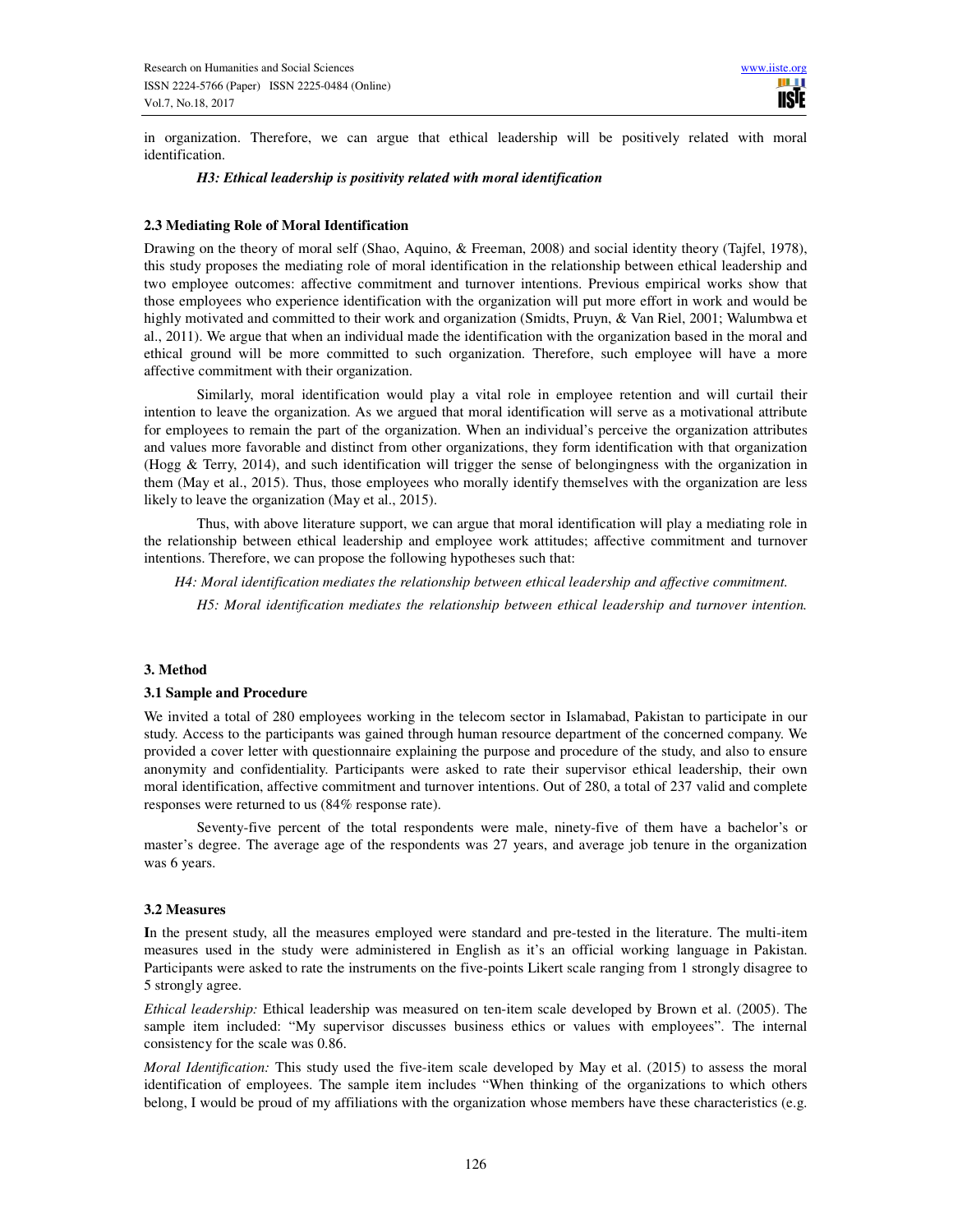caring, honest, fair, compassionate). The alpha reliability of the scale was 0.83.

*Affective Commitment:* Affective commitment was measured by "6-items scale" developed by Meyer, Allen, and Smith (1993). The sample items include "I feel a strong sense of belonging to my organization", and "Working at my organization has a great deal of personal meaning to me". The Cronbach's alpha for this scale was 0.86.

*Turnover Intentions*: The three-item scale developed by Ganesan and Weitz (1996) was utilized to measure employee's turnover intention. Sample items included: "I intend to leave this organization within a short period of time" and "If I do not get promoted soon, I will look for a job elsewhere". The Cronbach's alpha for the scale was 0.96.

*Control variables:* Following previous studies on ethical leadership, we controlled for four demographic variables that included; age, gender, education, and tenure in the organization.

## **4. Results**

## **4.1 Measurement Model**

The data was collected for this study from the same source and same period of time, therefore, our results might be affected by common method bias. For this purpose, we conducted a series of confirmatory factor analysis using AMOS 20 to assess the validity of our hypothesized model. Our results for model fit shows that the fourfactor model fit better ( $\chi^2$  = 408.76, df = 246, p < 0.01, CFI = 0.94, IFI = 0.94, TLI = 0.93, RMSEA = 0.053) compared to all possible alternative models. For example, the three-factor model by combing turnover intention with moral identification ( $\chi^2$  = 826.81, df = 249, p < 0.01, CFI = 0.80, IFI = 0.80, TLI = 0.78, RMSEA = 0.099), the two-factor model by combing moral identification, turnover intention and affective commitment ( $\chi^2$  = 1472.7,  $df = 251$ , p < 0.01, CFI = 0.59, IFI = 0.59, TLI = 0.55, RMSEA = 0.144), and one-factor model by combing all variables ( $\chi^2$  = 2029.5, df = 252, p < 0.01, CFI = 0.40, IFI = 0.41, TLI = 0.35, RMSEA = 0.173). We also did Harman's single factor test following P. M. Podsakoff, MacKenzie, Lee, and Podsakoff (2003) recommendation to check for CMV. The result for exploratory analysis shows that the first factor accounting for 29% of the total variance, thus our not have that issue too.

# **4.2 Descriptive Statistics**

The bivariate correlation, mean, standard deviation for all study variables are reported in Table 1. We also reported the Cronbach's alphas for each variable. The result shows that ethical leadership was significantly correlated with moral identification, affective commitment, and turnover intention. Similarly, as expected moral identification was significantly related to affective commitment and turnover intention.

| Variables | M    | <b>SD</b> | $\mathbf{1}$ | $\overline{2}$ | 3         | 4         | 5        | 6        | $\overline{7}$ | 8     |
|-----------|------|-----------|--------------|----------------|-----------|-----------|----------|----------|----------------|-------|
| Age       | 2.70 | 1.09      | <b>NA</b>    |                |           |           |          |          |                |       |
| Gender    | 1.75 | 0.43      | $.34**$      | <b>NA</b>      |           |           |          |          |                |       |
| Education | 2.52 | 0.59      | $-.07$       | .01            | <b>NA</b> |           |          |          |                |       |
| Tenure    | 5.99 | 7.27      | $.74**$      | $.22**$        | $-13*$    | <b>NA</b> |          |          |                |       |
| EL        | 3.83 | 0.62      | .00          | .09            | .03       | $-.05$    | (.86)    |          |                |       |
| MI        | 3.73 | 0.70      | .04          | .07            | .07       | .03       | $.19**$  | (.83)    |                |       |
| AC        | 3.89 | 0.66      | .04          | .01            | .06       | .06       | $.45**$  | $.21**$  | (.86)          |       |
| TI        | 2.29 | 0.81      | $-.03$       | $-.08$         | $-.03$    | .02       | $-.25**$ | $-.20**$ | $-.08$         | (.96) |

**Table 1. Mean, Standard deviation, Correlation for all variables** 

**\*p < 0.05; \*\*p < 0.01** 

# **4.3 Hypothesis Testing**

To test the study hypotheses, we used bootstrapping procedure by following Preacher and Hayes (2008)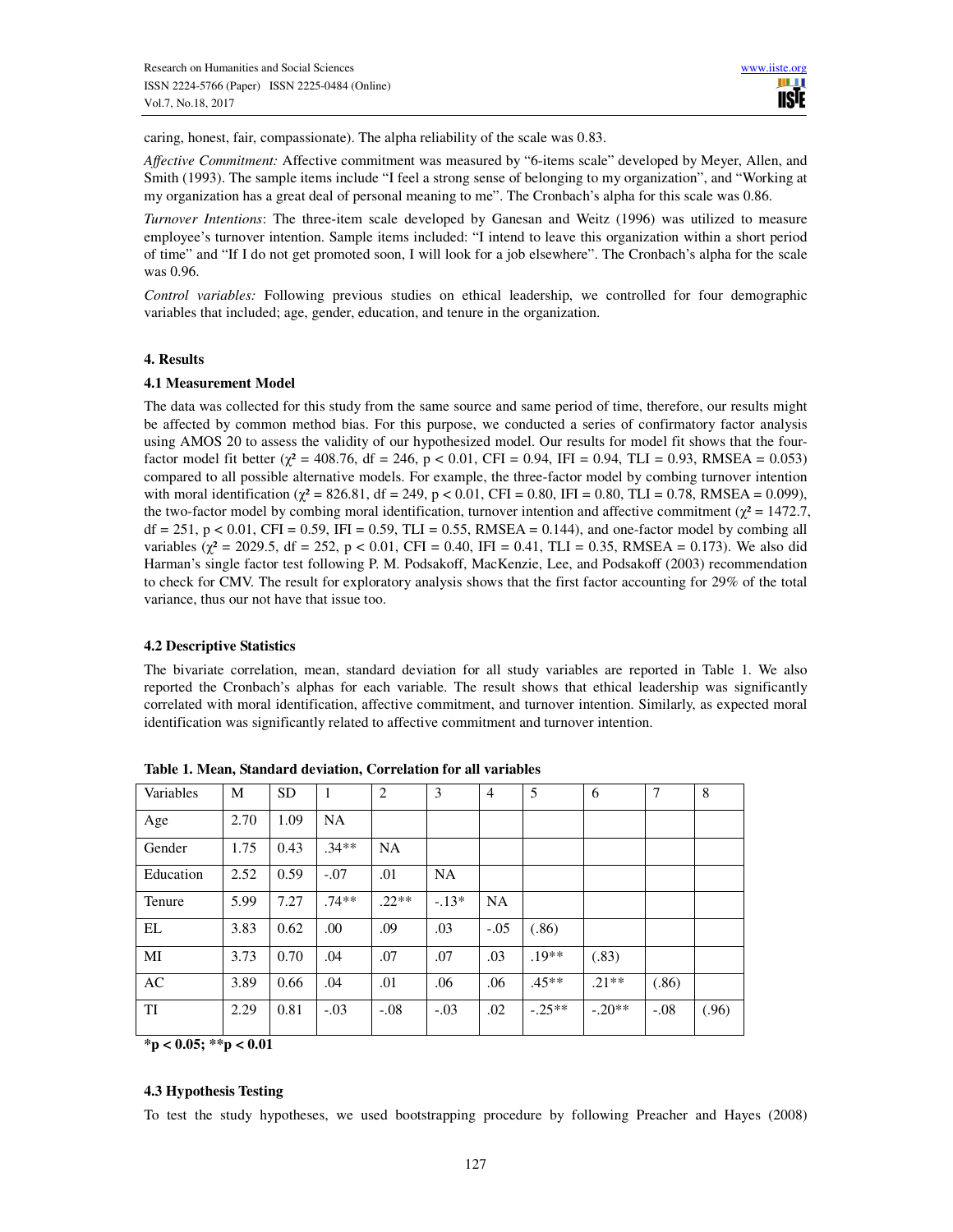recommendations. As our study proposed mediation model, therefore we followed the bootstrapping technique as researchers recommend it as one of the powerful and most valid method for testing mediation effects (Hayes, 2009; Zhao, Lynch, & Chen, 2010). In order to establish the significance of the regression, the CI should not include zero.

The result in Table shows that ethical leadership was positively associated with affective commitment ( $\beta$  = .46, p < 0.001, 95% CI [0.3439, 0.5945]), but negatively related with turnover intention (β = -.27, p < 0.001, 95% CI [-0.4419, -0.1104]), thus provided support for hypotheses H1 and H2. Similarly, the regression result for hypothesis H3 shows that ethical leadership was positively associated with moral identification (β = .21, p < 0.001, 95% CI [0.0672, 0.3545]), therefore, H3 also got support.

 As hypotheses H4 and H5 suggests a mediation, such that moral identification mediates the relationship between ethical leadership and affective commitment (H4), and moral identification mediates the relationship between ethical leadership and turnover intention (H5). The result generated by PROCESS macro shows that the indirect effect of ethical leadership on affective commitment via moral identification was 0.02 and the 95% CIs for the indirect effect was [.0021, .0693]. Similarly, the result for H5 showed that the indirect effect of ethical leadership on turnover intention via moral identification was -0.03 and the 95% CIs for the indirect effect was [- 0.0962, -0.0049]. Since, the results of both hypotheses did not contain zero, therefore, we can conclude that the indirect effect of ethical leadership on affective commitment and turnover intention was significant. These results provide support for both mediation hypotheses H4 and H5.

|          |            |         | 95%LLCI   | 95%ULCI   |
|----------|------------|---------|-----------|-----------|
| EL-AC    | $0.46***$  | 7.37    | 0.3439    | 0.5945    |
| EL-TI    | $-0.27***$ | $-3.28$ | $-0.4419$ | $-0.1104$ |
| $EL-MI$  | $0.21***$  | 2.89    | 0.0672    | 0.3545    |
| EL-MI-AC | $0.02***$  |         | 0.0021    | .0693     |
| EL-MI-TI | $-0.03***$ |         | $-0.0962$ | $-0.0049$ |

**Table 2. Results for mediations analysis** 

Original n = 237, bootstrap sample n = 5000,  ${}^*p$  < 0.05;  ${}^*p$  < 0.01;  ${}^*{}^*p$  < 0.001

EL=ethical leadership, AC=affective commitment, TI=turnover intention, MI=moral identification.

# **5. Discussion**

The prime purpose of this study was to link ethical leadership with employee affective commitment and turnover intentions in Pakistani organizations. Furthermore, the main aim of the current study was to explore the mediation mechanism of moral identification in the relationship between ethical leadership and two employee outcomes: affective commitment and turnover intention. The results for the study showed that ethical leadership was positively linked with affective commitment and moral identification, while negatively linked with turnover intention. More, the moral identification mediated the effect of ethical leadership on employee affective commitment and turnover intention.

# **6. Theoretical and Practical implication**

The current study contributes to the literature in several ways. Studies on ethical leadership is in early stage, but growing rapidly. This study provided us the link of ethical leadership with follower work attitude in developing country perspective and also provide evidence that ethical leadership theory can be applicable across the cultures.

 Moreover, though number of studies have examined the link between ethical leadership and different employee outcomes, but the intervening mechanism through which ethical leadership influences these outcomes are limited. Thus, by examining the mediating role of moral identification, our study provides another useful insight that what ethical leadership can do to enhance followers work attitudes and behaviors in organization. Moreover, as per my knowledge, there is very limited studies on ethical leadership in Pakistani context. With this, we can see the developing country perspective in this study.

In addition to theoretical implications, this study also has some practical implications for companies.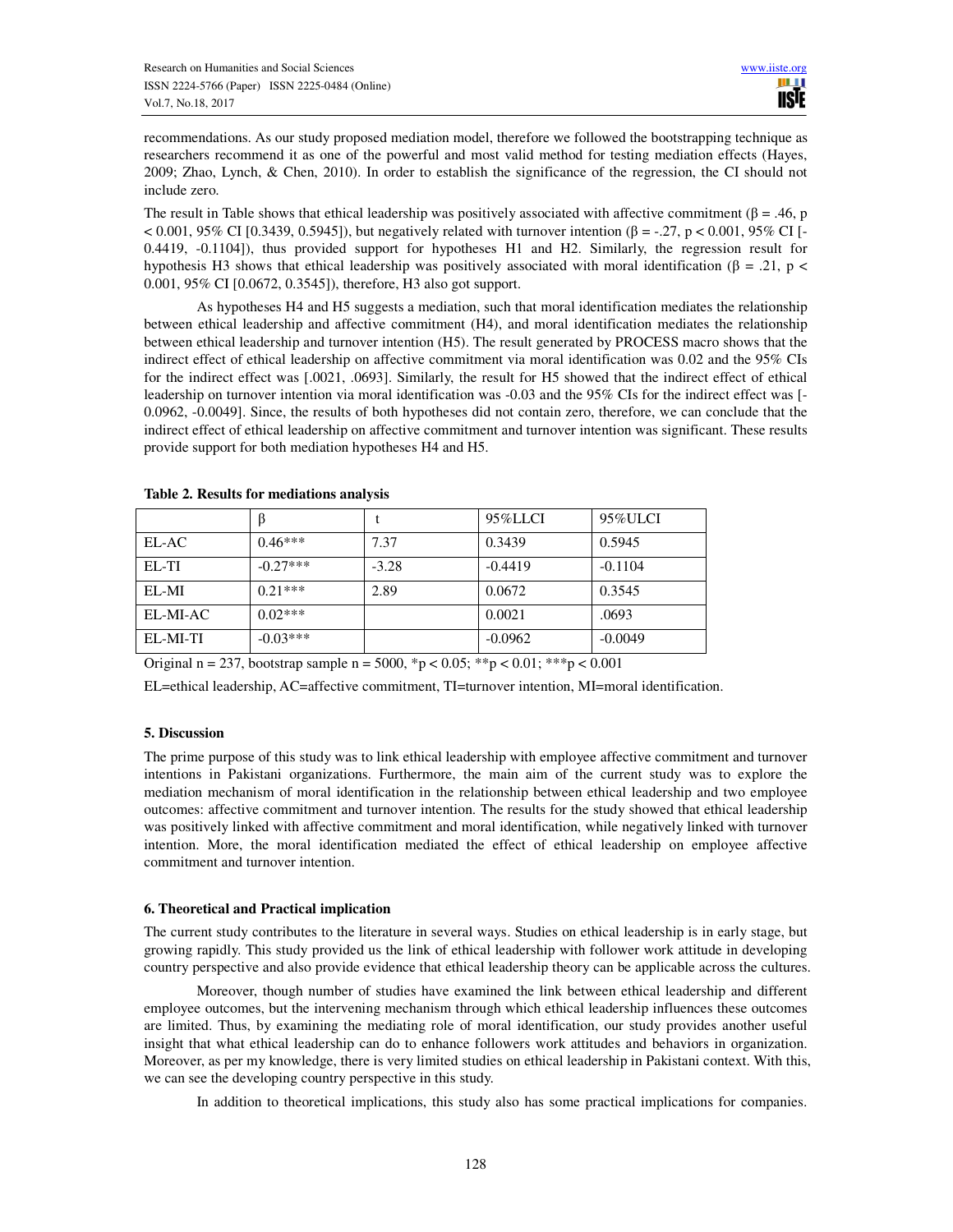The results show that ethical leadership can be effective to inspire employees to be more committed and loyal to the organization and do not leave their job. This show ethical leadership can improve employee commitment for organization and their stay in job. Committed employee exert more energy in work and found effective to improve their performance. Further, as turnover can be costly, while ethical leaders can be effective to decrees this. With these positive effects, thus organization should promote ethical leaders and hire those who possess the qualities of ethical leadership. This can be further promoted through suitable training programs, and providing incentives for ethical behaviors to both leadership and employees.

## **7. Limitations and Future Direction for Research**

This study has some limitations and therefore, while interpreting the study results, it is necessary to keep in mind these limitations. The first major limitation of this study was the data, as the data was collected in one period of time and from one source (followers). Thus, this may cause the problem of common method bias. For this reason, future study should try to make a better study design to eliminate these problems. Second, this data was from Pakistan, which may restrict the generalizability of the study outcomes in other work contexts. Third, the data was collected from one sector in Pakistan. in future, study can replicate this model with more diversified sample from different organizations.

 In conclusion, this study highlights the role of ethical leadership in enhancing the affective commitment of employees and reducing the chances of employee's intention to leave the organization. More specifically, this study results showed that ethical leaders can deliver positive work attitudes through strengthening the employees' moral identification with the company. With these results, we hope that our study will inspire future research in the field and will provide evidence to the organization to take steps to develop ethical leadership in the organization.

## **References**

Allen, N. J., & Meyer, J. P. (1990). The measurement and antecedents of affective, continuance and normative commitment to the organization. *Journal of occupational and organizational psychology,* 63(1), 1-18.

Bavik, Y. L., Tang, P. M., Shao, R., & Lam, L. W. (2017). Ethical leadership and employee knowledge sharing: Exploring dual-mediation paths. *The Leadership Quarterly.*

Bedi, A., Alpaslan, C. M., & Green, S. (2016). A Meta-analytic Review of Ethical Leadership Outcomes and Moderators. *Journal of Business Ethics,* 139(3), 517-536. doi:10.1007/s10551-015-2625-1

Brown, M. E., & Mitchell, M. S. (2010). Ethical and Unethical Leadership: Exploring New Avenues for Future Research. *Business Ethics Quarterly,* 20(4), 583-616.

Brown, M. E., Treviño, L. K., & Harrison, D. A. (2005). Ethical leadership: A social learning perspective for construct development and testing. *Organizational Behavior and Human Decision Processes,* 97(2), 117-134.

Burke, P. J. (2003). Relationships among multiple identities. A*dvances in identity theory and research, 195-214.* 

Caligiuri, P., Mencin, A., & Jiang, K. (2013). Win–win–win: The influence of company‐sponsored volunteerism programs on employees, NGOs, and business units. *Personnel Psychology,* 66(4), 825-860.

Chen, A. S.-Y., & Hou, Y.-H. (2016). The effects of ethical leadership, voice behavior and climates for innovation on creativity: A moderated mediation examination. *The Leadership Quarterly,* 27(1), 1-13.

Chughtai, A., Byrne, M., & Flood, B. (2015). Linking ethical leadership to employee well-being: The role of trust in supervisor. *Journal of Business Ethics,* 128(3), 653-663.

Demirtas, O., & Akdogan, A. A. (2015). The effect of ethical leadership behavior on ethical climate, turnover intention, and affective commitment. *Journal of Business Ethics,* 130(1), 59-67.

Ganesan, S., & Weitz, B. A. (1996). The impact of staffing policies on retail buyer job attitudes and behaviors. *Journal of retailing,* 72(1), 31-56.

Grant, A. M., Dutton, J. E., & Rosso, B. D. (2008). Giving commitment: Employee support programs and the prosocial sensemaking process. *Academy of Management Journal,* 51(5), 898-918.

Hartog, D. N. D. (2015). Ethical Leadership. *Annual Review of Organizational Psychology and Organizational Behavior,*  2(1), 409-434.

Hassan, S., Mahsud, R., Yukl, G., & Prussia, G. E. (2013). Ethical and empowering leadership and leader effectiveness.